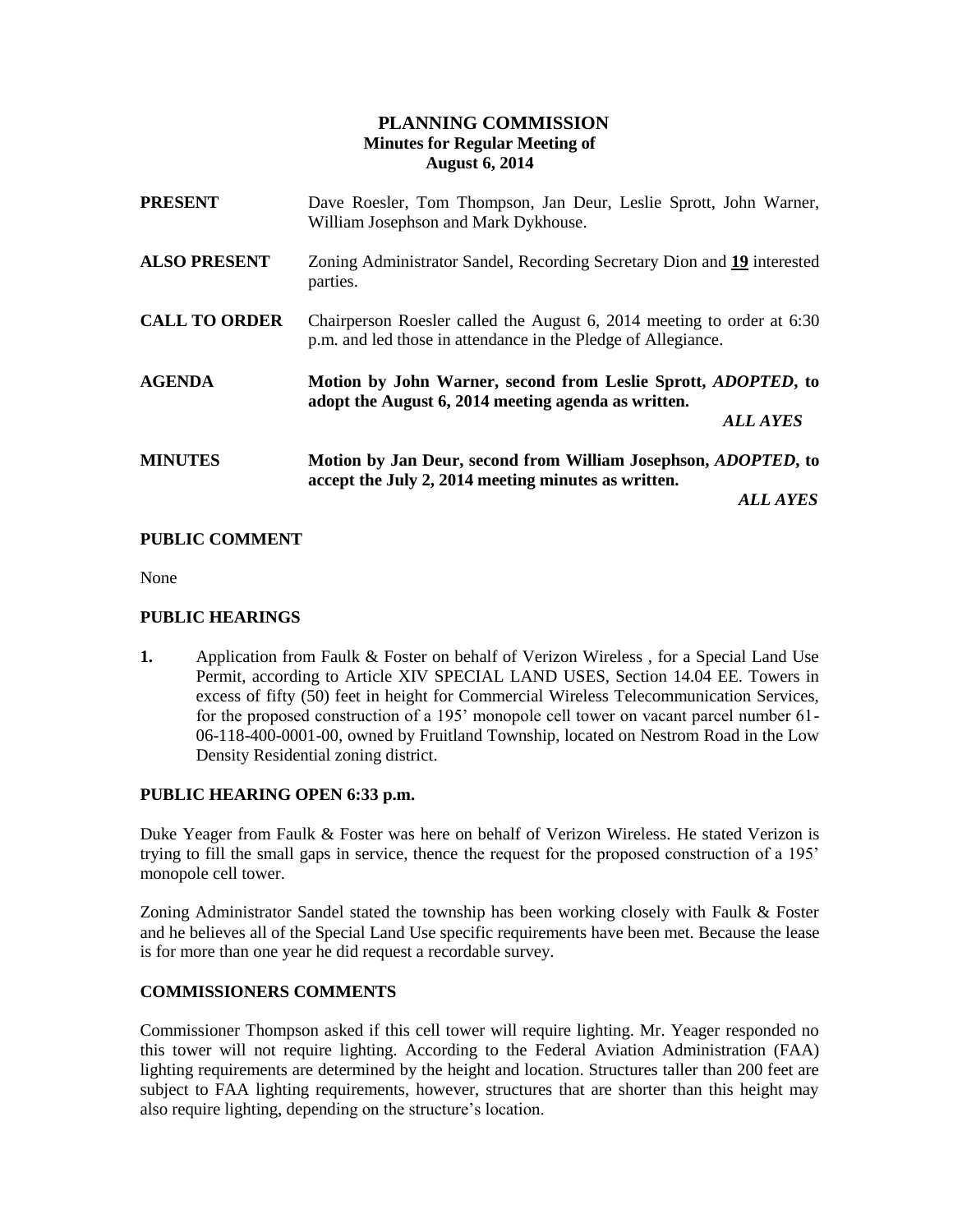Commissioner Deur advised a lease has been negotiated by the township attorney and signed by Supervisor St. Amour. He stated he understands tower owners are known to sell, will Verizon sell this one? Mr. Yeager responded that of course he could not say for sure, however, he does not foresee that happening.

Commissioner Deur asked if other companies will co-locate. Mr. Yeager stated that yes a cell tower owner is required to allow co-location. Both cell and internet service companies can request to co-locate.

Commissioner Warner asked how much land will be cleared and when will the tower be completed. Mr. Yeager stated the leased area will be cleared, however, they will only clear what they have to, the tower will probably not be able to be seen from the road and his guess would be it will be completed by late September/October or most certain by the end of this year.

Commissioner Sprott asked how many will be co-located. Mr. Yeager responded he does not know, however, he has seen up to 8.

Chairperson Roesler asked if the gate will be at the road. Mr. Yeager responded more than likely not.

Commissioner Deur asked if the tower will be compatible with the 5G network antennae. Mr. Yeager responded that yes it will be.

#### **CORRESPONDENCE**

None

### **PUBLIC COMMENT**

**1.** Jerry Kendall, 5050 Nestrom Road, asked if tower signals will affect his satellite dish. Mr. Yeager responded no.

### **PUBLIC HEARING CLOSED 6:48 p.m.**

Motion by Jan Deur, second from John Warner, *ADOPTED*, to recommend approval to the Township Board of Trustees a Special Land Use Permit, according to Article XIV SPECIAL LAND USES, Section 14.04 EE. Towers in excess of fifty (50) feet in height for Commercial Wireless Telecommunication Services, for the proposed construction of a 195' monopole cell tower on vacant parcel number 61-06-118-400-0001-00, owned by Fruitland Township, located on Nestrom Road in the Low Density Residential zoning district according to site plan, JOB NO. 04093-2108 submitted with application.

 **ALL AYES**

### **OLD BUSINESS**

**1. Parcel number 61-06-013-100-0017-00 (5207 Scenic Drive), 61-06-013-100-0010-00 (5271 Scenic Drive), Parkland Acquisition Three LLC, request for Site Plan Review to replace fire damaged building which has since been demolished.**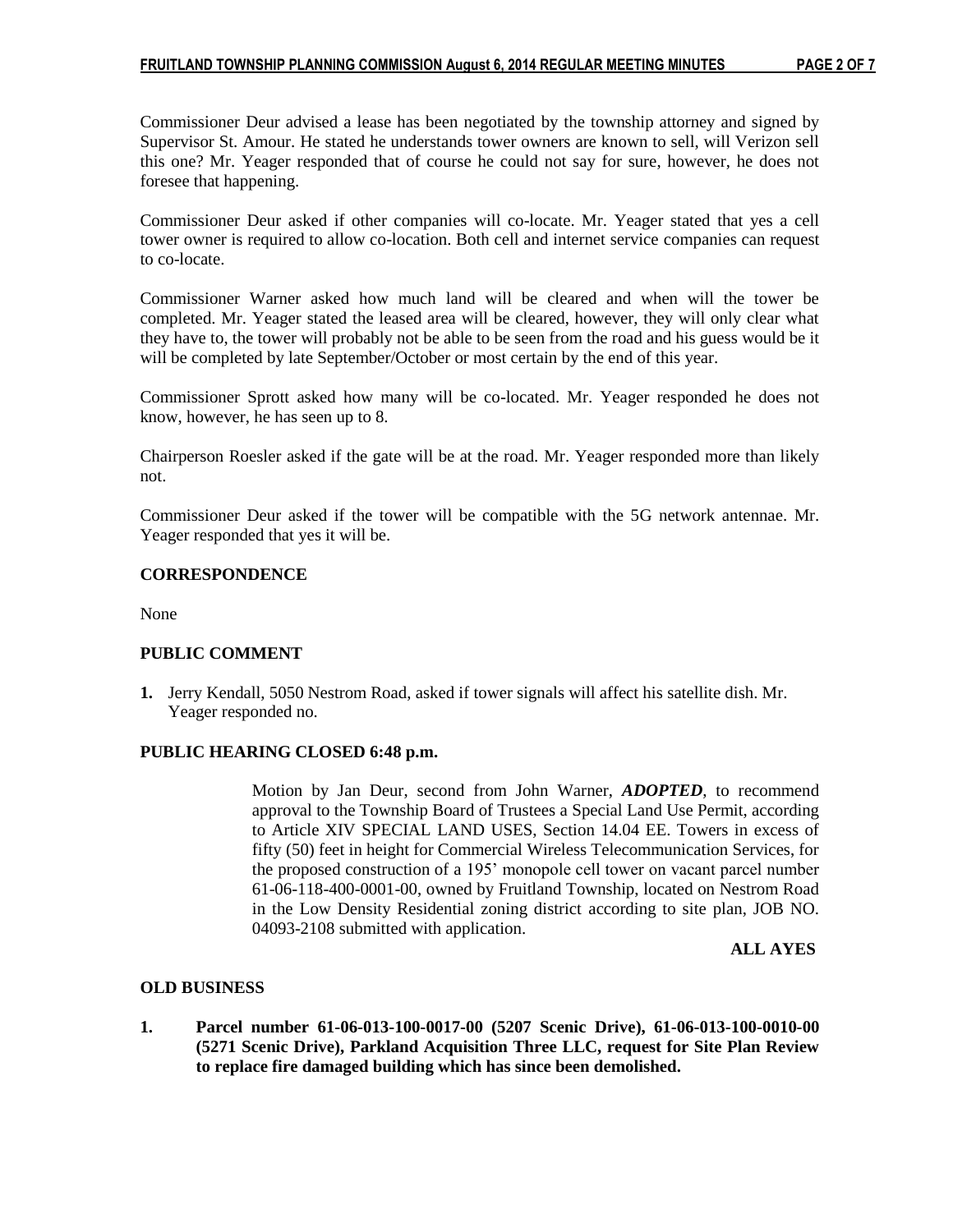Chief Holman, White Lake Fire Authority, advised he was here to address concerns of radius of driveway/turnaround and fire suppression brought forth from Commissioners at the June meeting. He stated he was working with Nederveld on the radius concern. Kyle Wilson of Nederveld advised a revision has been made to the site plan to address this; he handed out a revised plan to Commissioners and staff. Chief Holman stated that buildings the size that are being proposed do not require sprinklers. The occupant load could require it; however, they will need a final plan to determine this. He did advise if fire suppression is required an above or underground water storage tank would be required.

Commissioner Warner asked if the kitchen will require suppression. Fire Chief Holman responded that yes it would require some sort of suppression.

Commissioner Deur asked with the location of the buildings being changed from what existed will that cause trouble in getting to other buildings if needed. Fire Chief Holman responded that this will actually be better, they will now have access to some buildings they didn't before.

Jon Rooks, Parkland Acquisition Three LLC, explains after the discussion he had with Zoning Administrator Sandel there was a slight re-design to move the restaurant to the South building to accommodate moving the tent for weddings, this will allow greater noise blockage to some neighbors on the south side, because the tent will be surrounded by the new and existing buildings. In digging through old records it was found that the original lodge that burned had a single stall garage so he added that to the site plan and made the rest of what he was proposing as garages common area.

Chairperson Roesler went over the list of items that were requested to be addressed.

- 1. Parking areas including ADA parking.
- 2. Drainage to include "rain gardens".
- 3. Utilities identify current locations and any proposed changes.
- 4. Deck locations and uses.
- 5. Outside lighting.
- 6. Trash/refuge storage location/screen etc.
- 7. In addition we need clarification from the fire chief that the access meets our requirements i.e. radius of drive to accommodate apparatus and we need clarification of the "occupancy classification" referenced in the original letter. What determines the "occupancy classification" and what classification does the proposed development fall into?
- 8. We need at least some "renderings" or conceptual drawings of proposed floor plan, outside design/appearance, light placement on the outside of the proposed building, placement of doors etc.
- 9. We need to know more exact locations and use of any outside dining/food service/bar service on the deck.

Kyle Wilson of Nederveld handed out correspondence from the Muskegon County Road Commission, Muskegon County Drain Commission and an email from the Muskegon County Conservation District.

Consensus of commissioners is the items listed have been addressed.

Commissioner Thompson had the following comments/questions/concerns.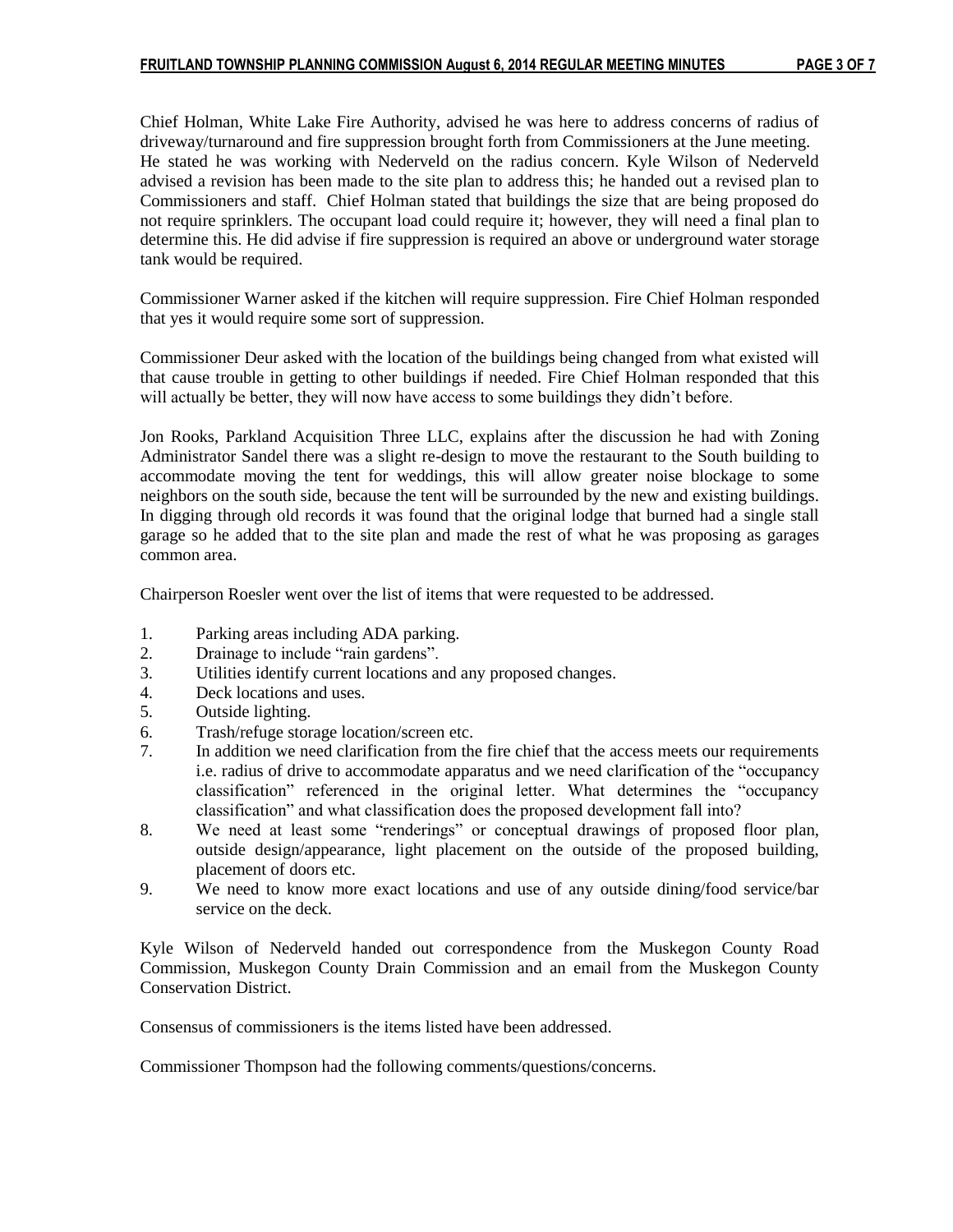He asked if they will be only renting blocks of rooms or can someone rent an individual room. Mr. Rooks responded that an individual room can be rented.

He asked how many parcels are included and states a concern regarding the parcels being able to be divided in the future and made single family parcels. Zoning Administrator Sandel advised there are two (2) parcel numbers, however, they are comprised of several legal descriptions, property obtained at different times. To divide they would have to meet current site development standards.

Commissioner Deur had the following comments/questions/concerns.

He thanks Mr. Rooks for the additional work on the site plan. He stated that on the conceptual plan of the proposed buildings not every bedroom shows a bathroom, why is that? Mr. Rooks stated it should show a bathroom in every bedroom.

He stated the most recent site plan shows potential tent location. Is this the final plan? Mr. Rooks responded no, the tent location is to be determined. He has met with neighboring property owner Mr. Twardock who does not approve of the potential location. They also discussed construction of noise barrier walls around the tent where it exists; Mr. Twardock does not like that idea. Mr. Rooks does not believe weddings are the way to operate, however, if he sells to someone else, they may, so they need to preserve the use. He said they will never violate the 11:00 p.m. noise curfew and they will work with neighbors, and if wanted they will provide decibel controlled equipment.

He asked about seating on the outside patio. Mr. Rooks responded there will be seating for seventy-five (75).

He asked about Mr. Rooks' rental intentions. Mr. Rooks stated he is proposing seasonal lodging with the restaurant being open year round. Commissioner Deur also asked whether it was Mr. Rooks' intent to operate the property as a one-owner resort, rather than as separate dwelling units with multiple owners. Mr. Rooks responded affirmatively.

Commissioner Deur wants to be sure the issue with the access road is resolved; he asked Chief Holman if he will be sending a revised letter. Chief Holman responded that yes he would.

Commissioner Warner had the following comments/questions/concerns.

There was brief discussion on the comparison of water usage provided by Nederveld. Kyle Wilson of Nederveld advised that comparison was very conservative. There was a question of the size of proposed drain-fields. Kyle Wilson advised they will continue to work with the Muskegon County Health Department.

Commissioner Sprott asked if construction of the project as a whole would be completed at the same time. Mr. Rooks responded that yes they will be.

Commissioner Josephson had the following comments/questions/concerns.

He asked about the number of units. Mr. Rooks responded that the DEQ requirements say they can only have four (4) units in each building. He had to use one (1) of the units for the restaurant, thence allowing four (4) units in the one building and three (3) units and restaurant in the other. The buildings cannot be connected in any way or they would have to meet other setback requirements.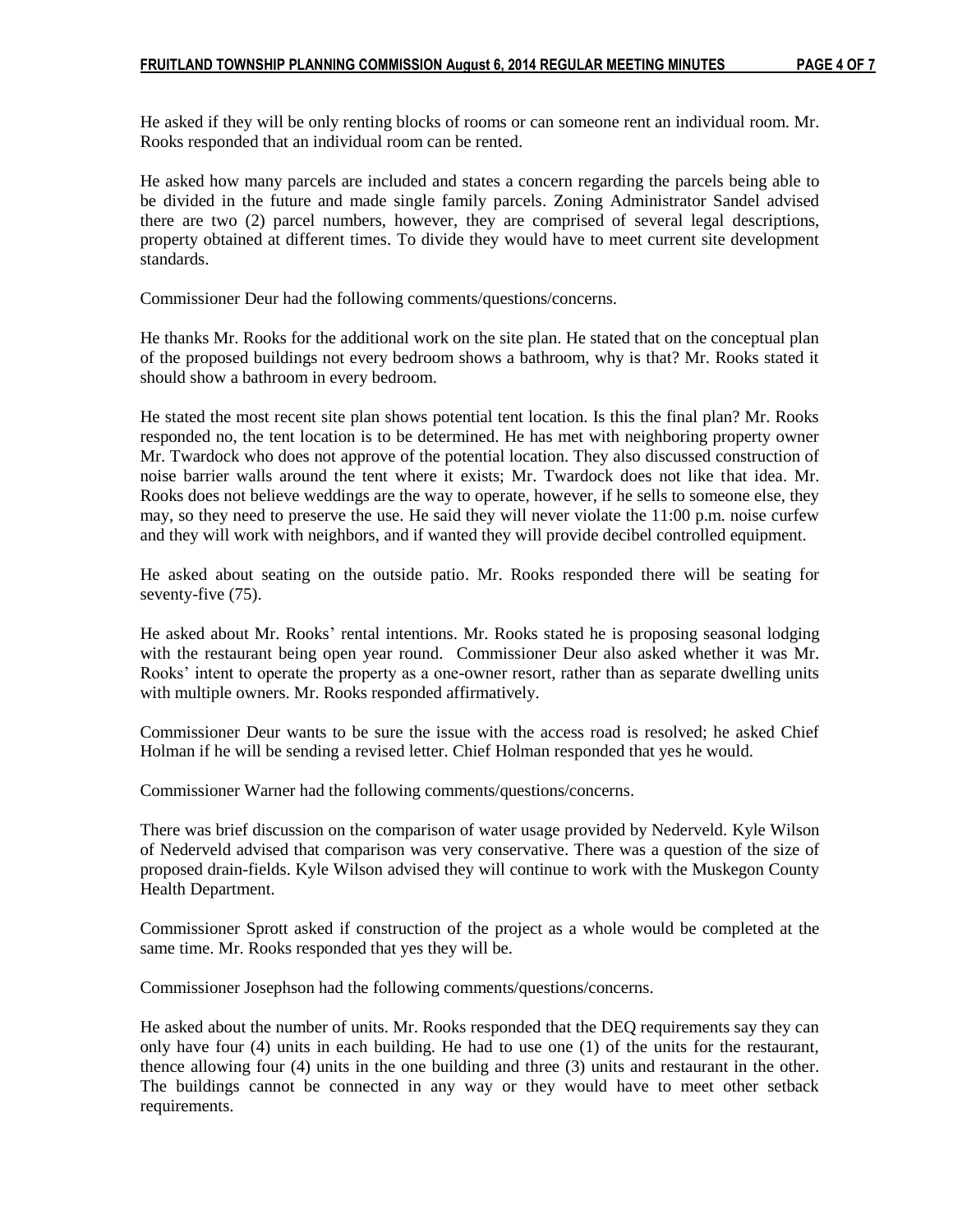He asked with the deck being proposed all the way across wouldn't that make it one (1) building. Mr. Rooks responded no.

# **PUBLIC COMMENT**

- 1. Frank Jones, 5093 Scenic Drive, asked for clarification on possible requirements according to occupancy. Chief Holman stated he has not seen the final plans; however, the occupant rating sets requirements for several different things. The requirements can be alarm notification systems to full fire suppression being required. All occupants are factored not just sleeping occupants.
- 2. Dave Twardock, 5161 Scenic Drive, stated he has met with Mr. Rooks twice regarding the tent location, he also has concerns of the number of proposed units, the old lodge had 17 bedrooms and the new proposes 35, he asked if the timing of replacing a non-conforming use requirement is being waived, and he said the noise problem has been going on for 10 years and the township has not deemed it necessary to take care of this, the tent cannot be moved anywhere to fix the noise, the only solution would be to demand the weddings/receptions be held inside.
- 3. Dick Schumacher, 5147 Scenic Drive, stated concern with noise level, he likes the proposed location of the tent, he appreciates the new owners working with neighbors, asks if you can rent just one (1) room, Mr. Rooks responds that yes you can rent one (1) room, there will be thirty-five individual bedrooms with a bathroom, however, the sleeping capacity will the same as the former lodge.
- 4. Darlene Mahoney, 5214 Scenic Drive, lives directly across the street, they never minded the music, however, has concerns with water usage, she said in 2000 when a test well at the lodge dried up several wells in the area it was determined a hydrological study should be done of the aquifer, she asks has that been done.
- 5. Tracy Knoth, 5230 Scenic Drive, lives directly across the street, they never minded the music, has concerns with water usage, she hopes very important answers are obtained before approval regarding noise, flow of traffic with widening the drive being required by the Muskegon County Road Commission, occupancy concerns.
- 6. Burr Martin, 5081 Scenic Drive, water usage concerns, noise concerns, occupancy load of the lake frontage (key-holing) which he states needs to be limited for the surrounding property owners.

Chairman Roesler reminded again that we are re-establishing the non-conforming use that has always been there, we are obligated to allow this, however; the use cannot be expanded. We must think in the terms of if the lodge had not burned, what would be happening there. If fire suppression would be required and it involved construction of a water tower or storage tank, it would not be allowed because it is not part of the site plan being reviewed and also would be considered an expansion. If there wasn't the DEQ requirement of having to move the building back from the bluff the building would have been put back on the exact footprint with the same use.

# **DISCUSSION**

Commissioner Thompson stated he understands the concerns brought forth with possible water usage, tent/noise issues, unfortunately, the township should have never allowed the outside weddings, however, they did and they have been allowed for at least ten (10) years.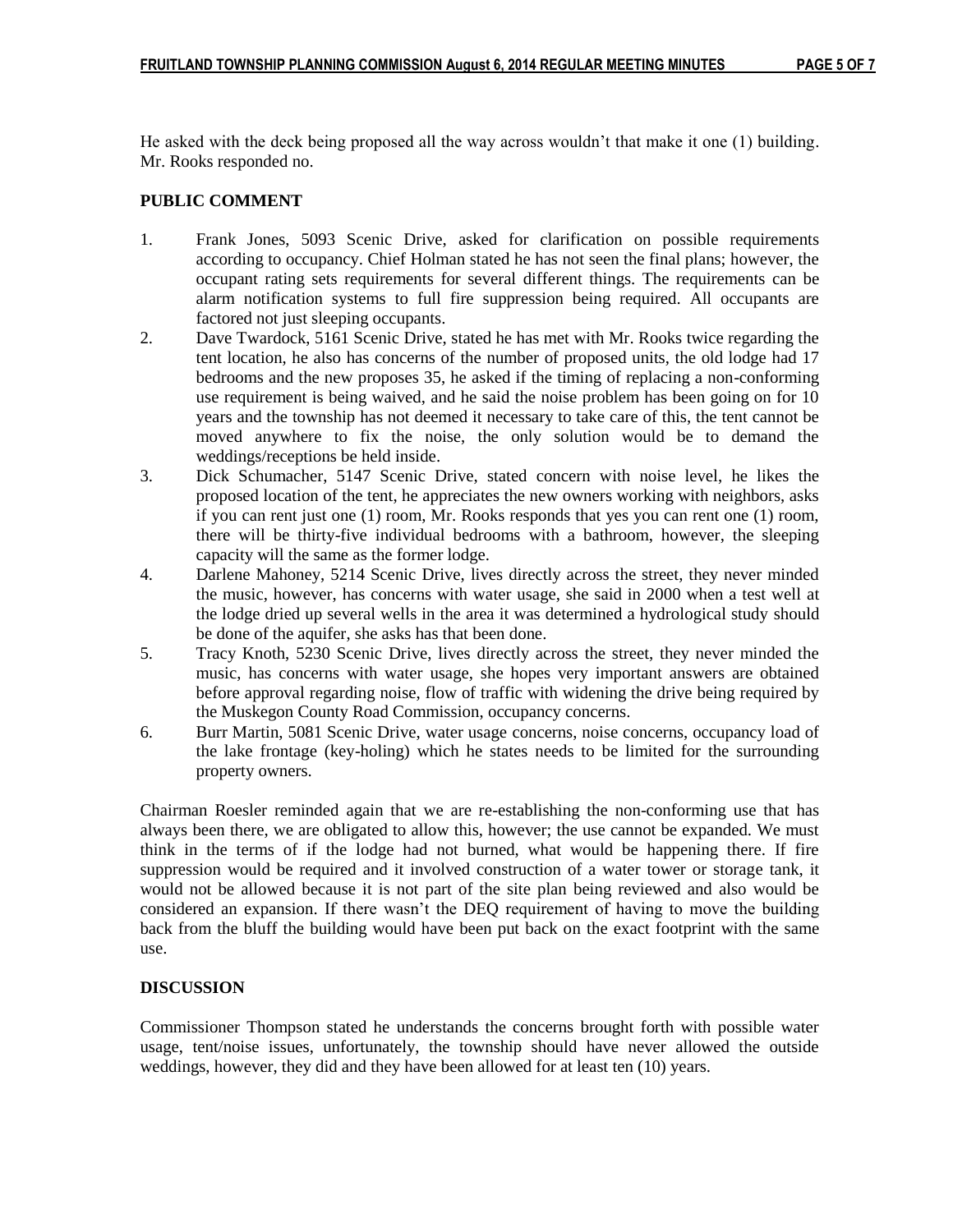Zoning Administrator Sandel advises commissioners to remember this is a site plan review, not an architectural plan. The use has been continued as a resort since the fire took place.

Commissioner Deur stated clarification from Attorney Even is still necessary on if 35 rooms can be rented out or does that expand the use. The prior lodge had 17 rooms.

Commissioner Dykhouse asked about the water issue concerns, why did the neighbors run out of water previously, is the test well still there, will they be using the test well.

Commissioner Warner stated that general operation should not cause trouble with water; however, he does have concerns with the proposed septic systems.

Commissioner Sprott stated that the number of units versus bedrooms is confusing; especially seeing those are not defined in the zoning ordinance, however, she thought we were ruling according to the number of occupants the previous lodge accommodated.

Commissioner Josephson stated he is satisfied with the numbers and that the septic systems will be regulated by the Muskegon County Health Department. He still questions the outdoor weddings/receptions and believes they should be required to be inside.

Chairperson Roesler stated there are still a few things that need to be clarified by Attorney Even; therefore, a decision will not be rendered tonight.

> Motion by Jan Deur, second from John Warner, *ADOPTED*, to *TABLE*, Parcel number 61-06-013-100-0017-00 (5207 Scenic Drive), 61-06-013-100-0010-00 (5271 Scenic Drive), Parkland Acquisition Three LLC, request for Site Plan Review to replace fire damaged building which has since been demolished.

#### **ALL AYES**

### **2. Reports from Sub-Committees**

 Fences, walls, hedges, berms and screens language in Lakefront Districts (subcommittee is Commissioners Warner, Josephson and Sprott)

#### No report.

 Zoning for Sylvan Beach (sub-committee is Commissioners Sprott, Thompson, Warner and representative from Sylvan Beach)

No report.

Master Plan Review

Chairperson Roesler stated he would like to set up a Saturday morning work session sometime in September.

- **3. Article III, General Provisions, Section 3.31 Average Setback Lines** (sub-committee is Commissioners Warner, Josephson and Dykhouse)
	- Intent